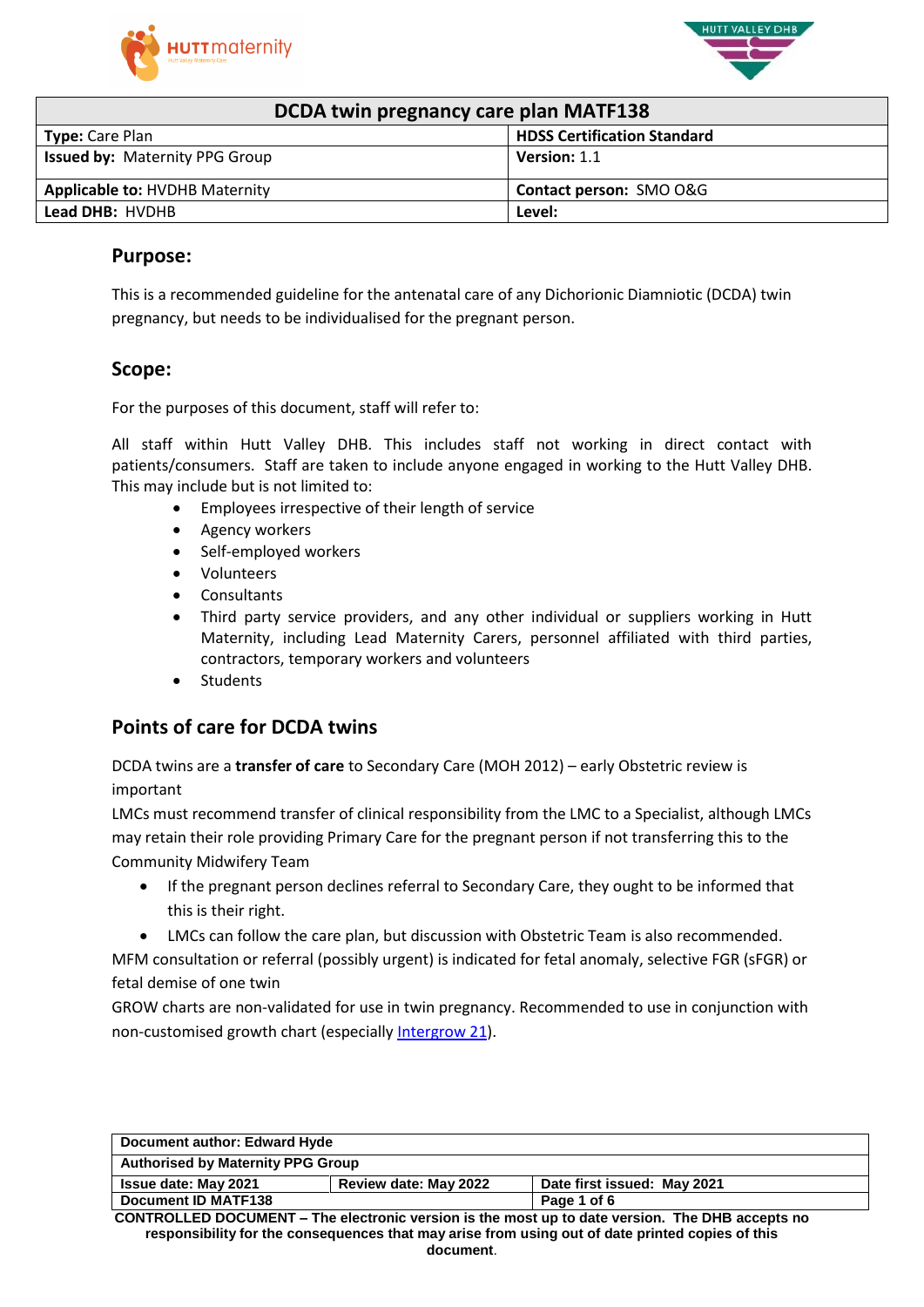



#### ANTENATAL CARE PLAN

| <b>Week</b>    | <b>Care</b><br><b>Level</b> | $\overline{\mathbf{z}}$ | <b>RECOMMENDATION</b>                                                                                                                                               |                             |  |
|----------------|-----------------------------|-------------------------|---------------------------------------------------------------------------------------------------------------------------------------------------------------------|-----------------------------|--|
|                |                             | □                       | Routine antenatal booking and care                                                                                                                                  |                             |  |
|                |                             | $\Box$                  | Viability scan: dating, labelling of twins, chorionicity (treat as MCDA if any doubt) $\pm$<br><b>NT</b>                                                            |                             |  |
|                |                             |                         | Measure the pregnant person's height and weight, and create GROW chart<br>Allows correct identification of BMI<br>Allows identification of previous SGA / FGR / LBW |                             |  |
|                |                             | □                       | Transfer of antepartum and intrapartum care to Secondary Care (LMC may retain<br>Primary Care role)                                                                 |                             |  |
| <b>Booking</b> | $1^{\circ}$                 | □                       | Recommend folic acid 5mg daily and iodine 150 mcg daily                                                                                                             |                             |  |
|                |                             | □                       | Consider offering aspirin 100mg daily from 12 to 36 weeks - organise through MAU                                                                                    |                             |  |
|                |                             | $\Box$                  | Offer influenza vaccination at any point in pregnancy                                                                                                               |                             |  |
|                |                             | □                       | Review modifiable risk factors: cigarette smoking, recreational drug use, obesity<br>(limiting weight gain)                                                         |                             |  |
|                |                             | $\Box$                  | Review if other venous thromboembolism risk factors - if potentially ought to be<br>started on antenatal Clexane, mention this on referral (RCOG GTG 37a)           |                             |  |
| $9 - 13$       | $1^{\circ}$                 | $\Box$                  | Offer MSS 1 combined screening (recommend NT scan even if declines as increased<br>risk of fetal anomaly)                                                           |                             |  |
| $12 - 14$      | $2^{\circ}$                 | □                       | Secondary care review and pregnancy care plan to be made                                                                                                            |                             |  |
| $14 - 20$      | $1^{\circ}$                 | $\Box$                  | Offer MSS 2 combined screening (if not done MSS 1)                                                                                                                  |                             |  |
| $20 - 22$      | $2^{\circ}$                 | $\Box$                  | Anatomy scan: growth, SDP, UA PI & cervical<br>length                                                                                                               | Obstetric ANC clinic review |  |
| $20 - 22$      | $1^{\circ}$                 | □                       | Review by LMC / CMT                                                                                                                                                 |                             |  |
| 24             | $2^{\circ}$                 | □                       | Scan: growth, SDP & UA PI                                                                                                                                           | Obstetric ANC clinic review |  |
| $26 - 28$      | $2^{\circ}$                 | $\Box$                  | Glucose tolerance test (not Polycose) recommended                                                                                                                   |                             |  |
| 26             | $1^{\circ}$                 | □                       | Review by LMC / CMT                                                                                                                                                 |                             |  |
| 28             | $2^{\circ}$                 | ⊔                       | Scan: growth, SDP & UA PI                                                                                                                                           | Obstetric ANC clinic review |  |
|                |                             | □                       | Offer pertussis vaccination                                                                                                                                         |                             |  |
| $28 - 32$      | $2^{\circ}$                 | ப                       | Birth plan - three-way consultation with women, Obstetric, LMC/Hospital Midwives                                                                                    |                             |  |
| 30             | $1^{\circ}$                 | $\Box$                  | Review by LMC / CMT                                                                                                                                                 |                             |  |
| 32             | $2^{\circ}$                 | □                       | Scan: growth, SDP & UA PI                                                                                                                                           | Obstetric ANC clinic review |  |
| 34             | $1^{\circ}$                 | □                       | Review by LMC / CMT                                                                                                                                                 |                             |  |
| 36             | $2^{\circ}$                 | $\Box$                  | Scan: growth, SDP & UA PI                                                                                                                                           | Obstetric ANC clinic review |  |
| $37 - 38$      | $2^{\circ}$                 | □                       | Recommend birth - induction of labour (IOL) or CS as indicated (aim birth by 38<br>weeks)                                                                           |                             |  |

| Document author: Edward Hyde                                                                           |                                                      |  |  |
|--------------------------------------------------------------------------------------------------------|------------------------------------------------------|--|--|
| <b>Authorised by Maternity PPG Group</b>                                                               |                                                      |  |  |
| <b>Issue date: May 2021</b>                                                                            | Review date: May 2022<br>Date first issued: May 2021 |  |  |
| <b>Document ID MATF138</b><br>Page 2 of 6                                                              |                                                      |  |  |
| <b>CONTROLLED DOCUMENT – The electronic version is the most up to date version. The DHB accepts no</b> |                                                      |  |  |
| responsibility for the consequences that may arise from using out of date printed copies of this       |                                                      |  |  |
| document.                                                                                              |                                                      |  |  |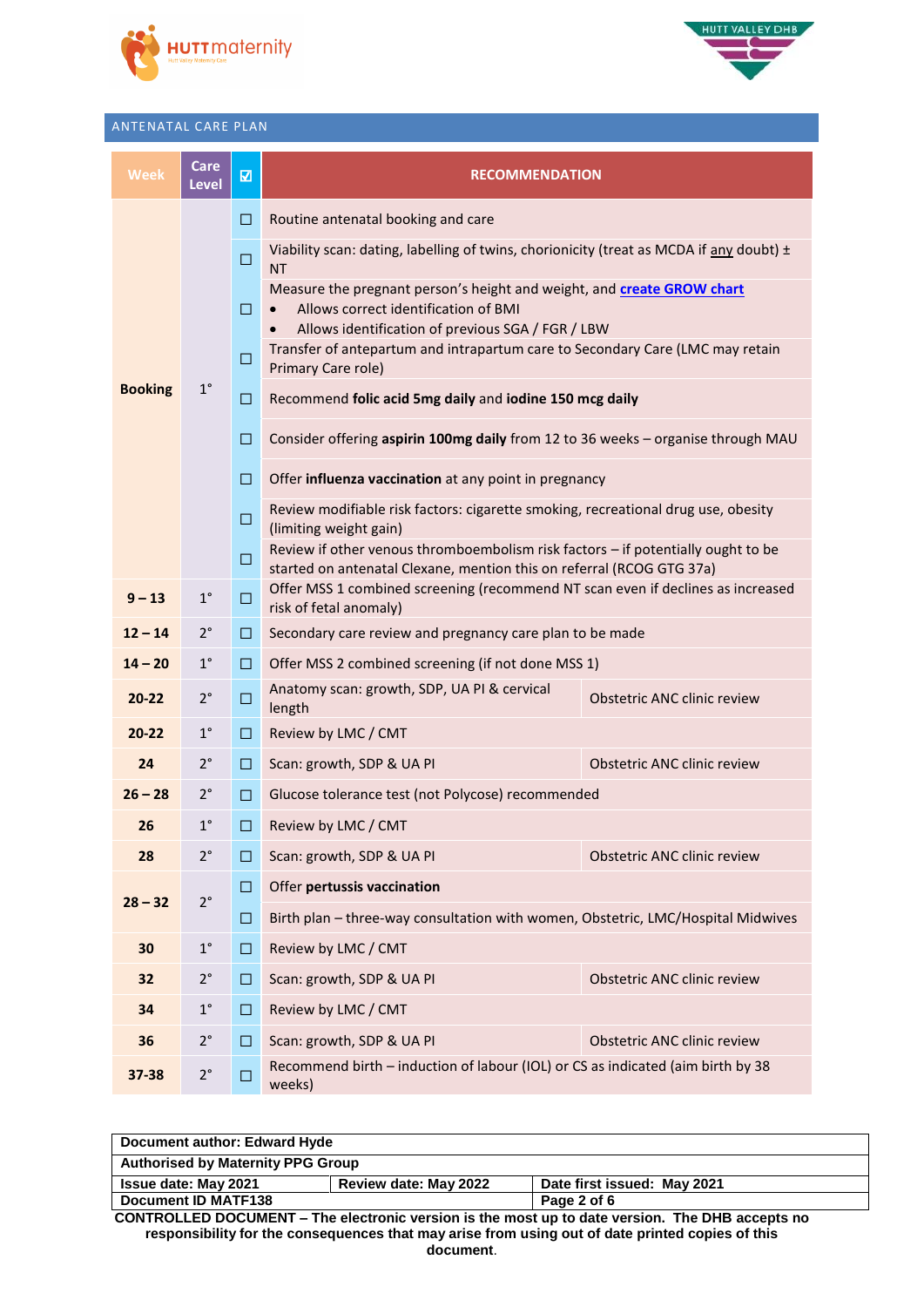



#### CALCULATING GROWTH DISCORDANCE

Big EFW-Small EFW **Big EFW**  $\times$  100 = % Growth Disrecpancy

**≥25% discrepancy is statistically significant for selective fetal growth restriction (sFGR); Consider consultation ± referral to MFM for sFGR**

### SHORTENED CERVIX

Offering vaginal progesterone (**Utrogestan 200mg PV at night** – needs PHARMAC Special Authority) to asymptomatic people with a twin pregnancy and a cervix <25mm on transvaginal ultrasound scan, reduced the risk of preterm birth occurring at <30 and <35 weeks, neonatal mortality and some measures of neonatal morbidity, without any demonstrable deleterious effects on childhood neurodevelopment. (Romero 2017)

| <b>MODE OF BIRTH</b> |                                    |                                                                               |
|----------------------|------------------------------------|-------------------------------------------------------------------------------|
|                      | <b>Vaginal birth recommended</b>   | Leading / presenting twin is cephalic                                         |
|                      | <b>Caesarean birth recommended</b> | Leading twin is non-vertex<br>sFGR, especially if leading twin is the smaller |

BIRTH PLAN

Birth plan needs to be carefully discussed and documented antenatally by both Obstetric and Midwifery staff

Establish whether LMC wishes to be involved in birth

Offer early epidural, as it is useful if internal manoeuvres are required for the birth of the second twin (more common if second twin non-vertex) or needs an urgent Caesarean birth (more likely to need a general anaesthetic if no epidural)

Support the decision of people who do not opt for an epidural in labour

Inform the pregnant person of 4% risk of needing Caesarean birth for second twin following vaginal birth for the first (Barrett 2013)

### INTRAPARTUM CARE

Inform on-call **Obstetric RMO,** Anaesthetic Registrar and Theatre Co-ordinator on admission (and liaise with **Obstetric SMO**)

Inform on-call **Paediatric Registrar** on admission, and ensure SCBU beds are available

IV access on admission, and send FBC and Group & Hold

If doubts about fetal presentation, confirm with bedside ultrasound scan

Ensure roles for Obstetric and Midwifery staff are discussed and agreed

- Still under Secondary Care and labour care should be directed by Obstetric staff
- Midwifery care can be provided by LMC midwife with Core Midwifery support, or by Core Midwives alone
- One-to-one midwifery intrapartum care advised

Continuous CTG recommended

### **Document author: Edward Hyde**

| <b>Authorised by Maternity PPG Group</b>                                            |  |             |
|-------------------------------------------------------------------------------------|--|-------------|
| Date first issued: May 2021<br><b>Issue date: May 2021</b><br>Review date: May 2022 |  |             |
| <b>Document ID MATF138</b>                                                          |  | Page 3 of 6 |

**CONTROLLED DOCUMENT – The electronic version is the most up to date version. The DHB accepts no responsibility for the consequences that may arise from using out of date printed copies of this document**.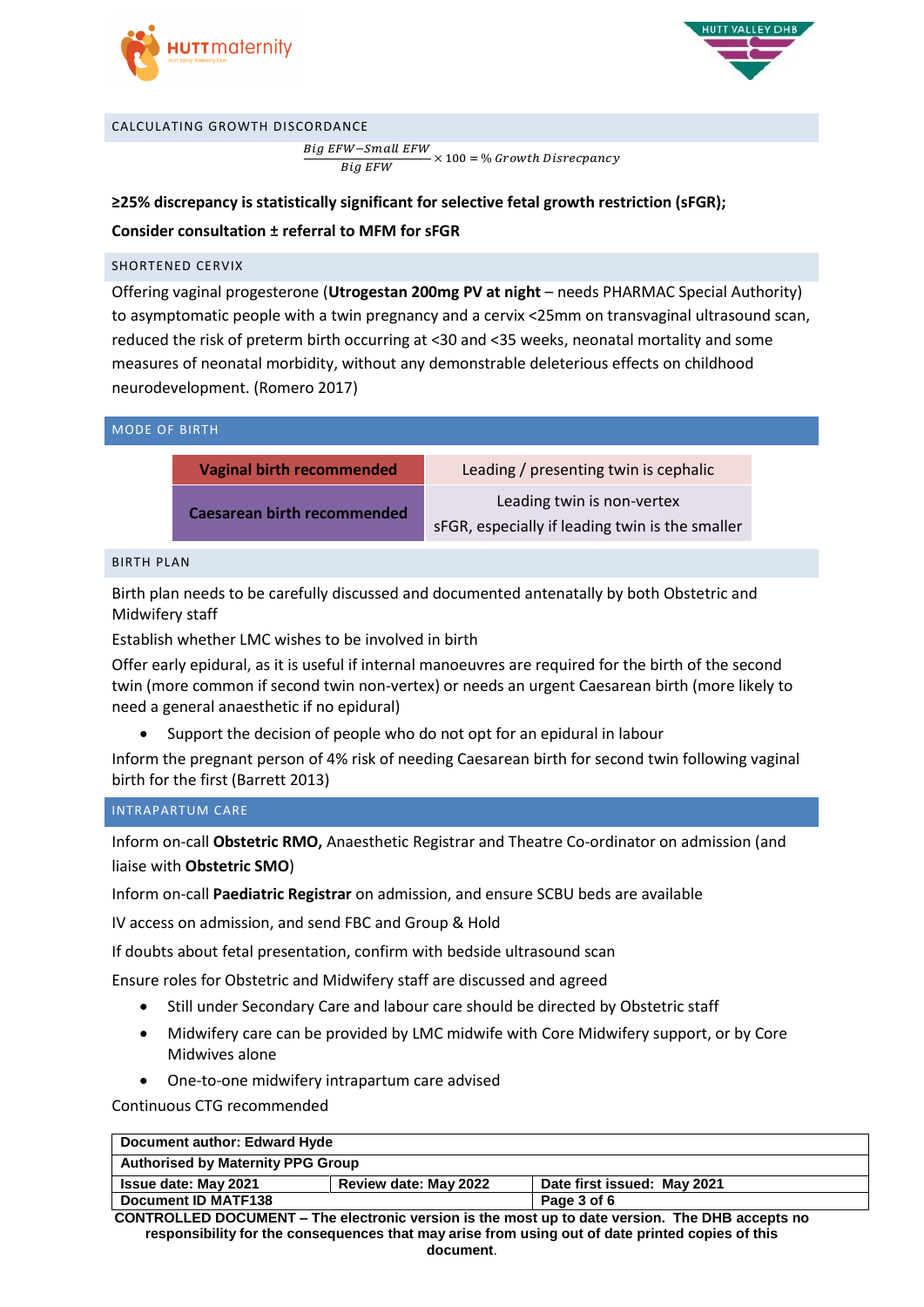



### **If a CTG becomes abnormal for one or both twins, contact ACMM and Obstetric RMO (not SHO) or SMO immediately**

Consult with anaesthetics if aspiration prophylaxis required

### AT FULLY DILATED

### Inform **Obstetric RMO and SMO**

**Paediatric RMO** and **SCBU Nurse** attendance at birth indicated for all dichorionic twin births, irrespective of mode of delivery

Inform **Theatre Co-ordinator** and **Anaesthetic RMO** in case need urgent transfer to theatre (consider doing this earlier in labour too)

Prepare room for birth: including two resuscitation stations, ultrasound scanner in room, oxytocin augmentation preparation

### BIRTH OF SECOND TWIN

**Obstetric SMO** to be present on Birthing Suite prior to birth of first twin if possible, or as soon afterwards as safely possible

After birth of first twin, options include stabilising the lie of the second twin (using ultrasound as a guide) until engaged; ARM if cephalic; ECV or IPV if appropriate; breech extraction if in non-vertex lie Monitor fetal heart rate of the second twin using continuous CTG

Expedite the delivery of the second twin if concerns about fetal distress – by Caesarean if needed The interval between birth of the two twins is determined by the wellbeing of the second twin

- If there are concerns with the CTG delivery needs to be expedited
- Oxytocin for augmentation is appropriate to stimulate effective contractions in order to minimise the inter-twin birth interval

If birth needs expediting and/or baby non-vertex, consider internal podalic version (IPV) and breech extraction, or external cephalic version (ECV)

Active third stage of labour – **Syntocinon 5 units IV or 10 units IM**, and consider a prophylactic **Syntocinon infusion 40 units in 1000ml Normal Saline over 4 hours. Monitor for PPH.**

### CORD CLAMPING

There is some weak evidence to support that delayed cord clamping for the first twin in DCDA twins is reasonable, but need to consider the simultaneous needs of second twin, which may be to expedite birth. (Use 2 x clamps for second twin).

| Document author: Edward Hyde                                                                           |  |  |
|--------------------------------------------------------------------------------------------------------|--|--|
| <b>Authorised by Maternity PPG Group</b>                                                               |  |  |
| Review date: May 2022<br>Date first issued: May 2021<br><b>Issue date: May 2021</b>                    |  |  |
| Document ID MATF138<br>Page 4 of 6                                                                     |  |  |
| <b>CONTROLLED DOCUMENT – The electronic version is the most up to date version. The DHB accepts no</b> |  |  |

**responsibility for the consequences that may arise from using out of date printed copies of this document**.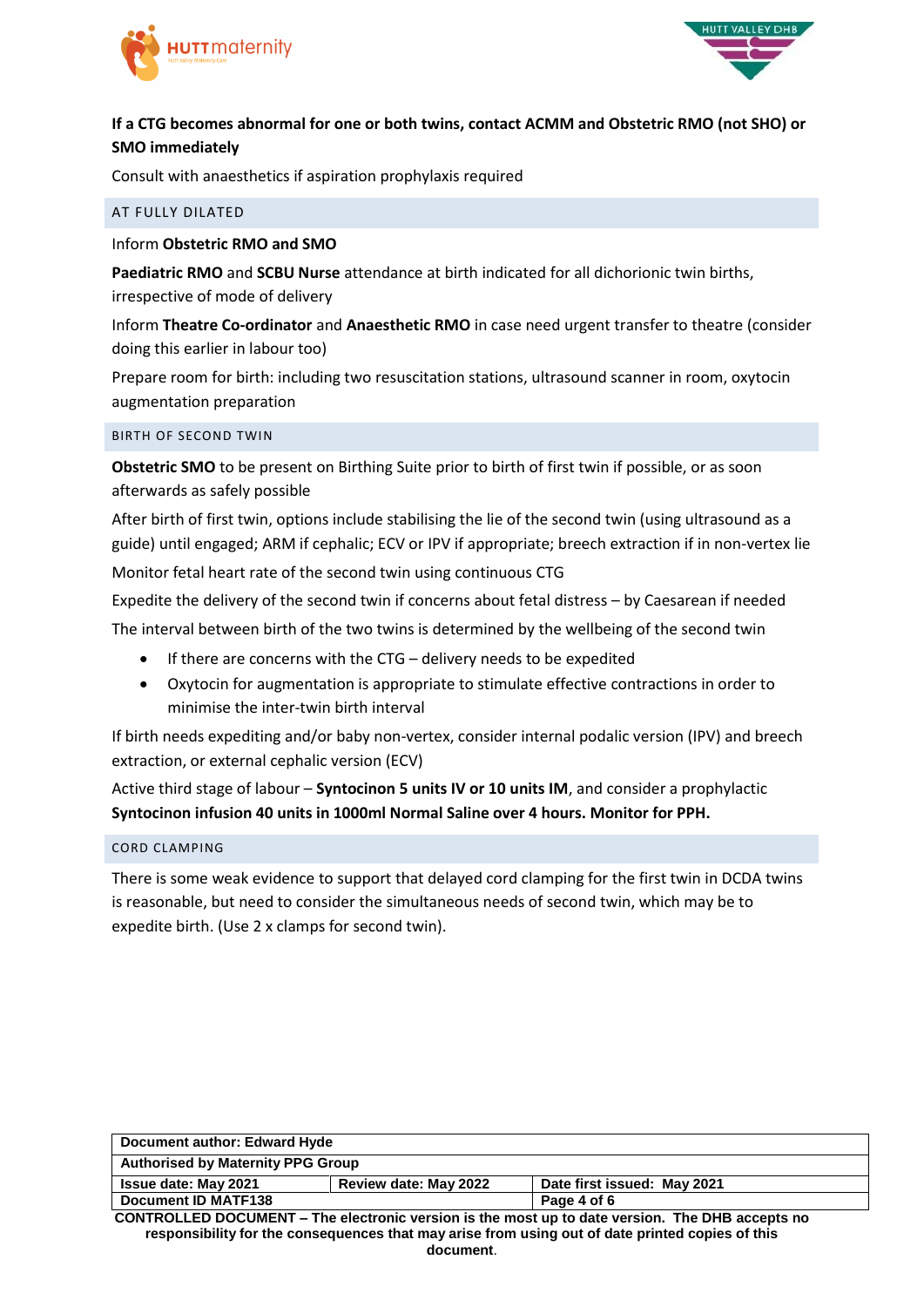



# **References:**

- Barrett J et al. A randomized trial of planned caesarean or vaginal birth for twine pregnancy. *N Engl J Med* 2013;369:1295-305 [doi](https://www.nejm.org/doi/pdf/10.1056/NEJMoa1214939)
- Khalil A et al. ISUOG Practice Guidelines: role of ultrasound in twin pregnancy. *Ultrasound Obstet Gynecol* 2016; 47: 247-263 [doi](https://www.google.com/url?sa=t&rct=j&q=&esrc=s&source=web&cd=1&cad=rja&uact=8&ved=2ahUKEwjNpL2Jv4_iAhVPU30KHSDVCXQQFjAAegQIAhAC&url=https%3A%2F%2Fwww.isuog.org%2Fuploads%2Fassets%2Fuploaded%2Fb4ce0129-a7e8-40a9-8543c4243fb7638f.pdf&usg=AOvVaw294oJk1iLKi9F_UQJni6xR)

Ministry of Health. 2012. *Guidelines for Consultation with Obstetric and Related Medical Services (Referral Guidelines)*. Wellington: Ministry of Health [doi](https://www.health.govt.nz/system/files/documents/publications/referral-glines-jan12.pdf)

NICE Clinical Guideline 129 – Multiple pregnancy: antenatal care for twin and triplet pregnancies. 2011[. doi](https://www.nice.org.uk/guidance/cg129/resources/multiple-pregnancy-antenatal-care-for-twin-and-triplet-pregnancies-pdf-35109458300869)

- Romero R et al. Vaginal progesterone decreases preterm birth and neonatal morbidity and mortality in women with a twin gestation and a short cervix: an update meta-analysis of individual patient data. *Ultrasound Obstet Gynecol* 2017;49(3):303-312 [doi](https://www.ncbi.nlm.nih.gov/pmc/articles/PMC5396280/)
- Royal Australian and New Zealand College of Obstetricians and Gynaecologists C-Obs 42 Guideline Management of monochorionic twin pregnancy. 2014. [doi](https://www.ranzcog.edu.au/RANZCOG_SITE/media/RANZCOG-MEDIA/Women%27s%20Health/Statement%20and%20guidelines/Clinical-Obstetrics/Management-of-Monochorionic-Twins-(C-Obs-42)-review-July-2017.pdf?ext=.pdf)

# **Keywords for searching:**

- 1. Dichorionic diamniotic
- 2. DCDA
- 3. Pregnancy
- 4. Twins
- 5. Care plan

# **Informed Consent**

The right of a consumer to make an informed choice and give informed consent, including the right to refuse medical treatment, is enshrined in law and in the Code of Health and Disability Consumers' Rights in New Zealand. This means that a pregnant person can choose to decline treatment, referral to another practitioner, or transfer of clinical responsibility. If this occurs follow the process map on page 18 of the Referral Guidelines (Ministry of Health, 2012).

| Document author: Edward Hyde                                                                     |  |  |
|--------------------------------------------------------------------------------------------------|--|--|
| <b>Authorised by Maternity PPG Group</b>                                                         |  |  |
| Review date: May 2022<br><b>Issue date: May 2021</b><br>Date first issued: May 2021              |  |  |
| Document ID MATF138<br>Page 5 of 6                                                               |  |  |
| CONTROLLED DOCUMENT - The electronic version is the most up to date version. The DHB accepts no  |  |  |
| responsibility for the consequences that may arise from using out of date printed copies of this |  |  |
| document.                                                                                        |  |  |